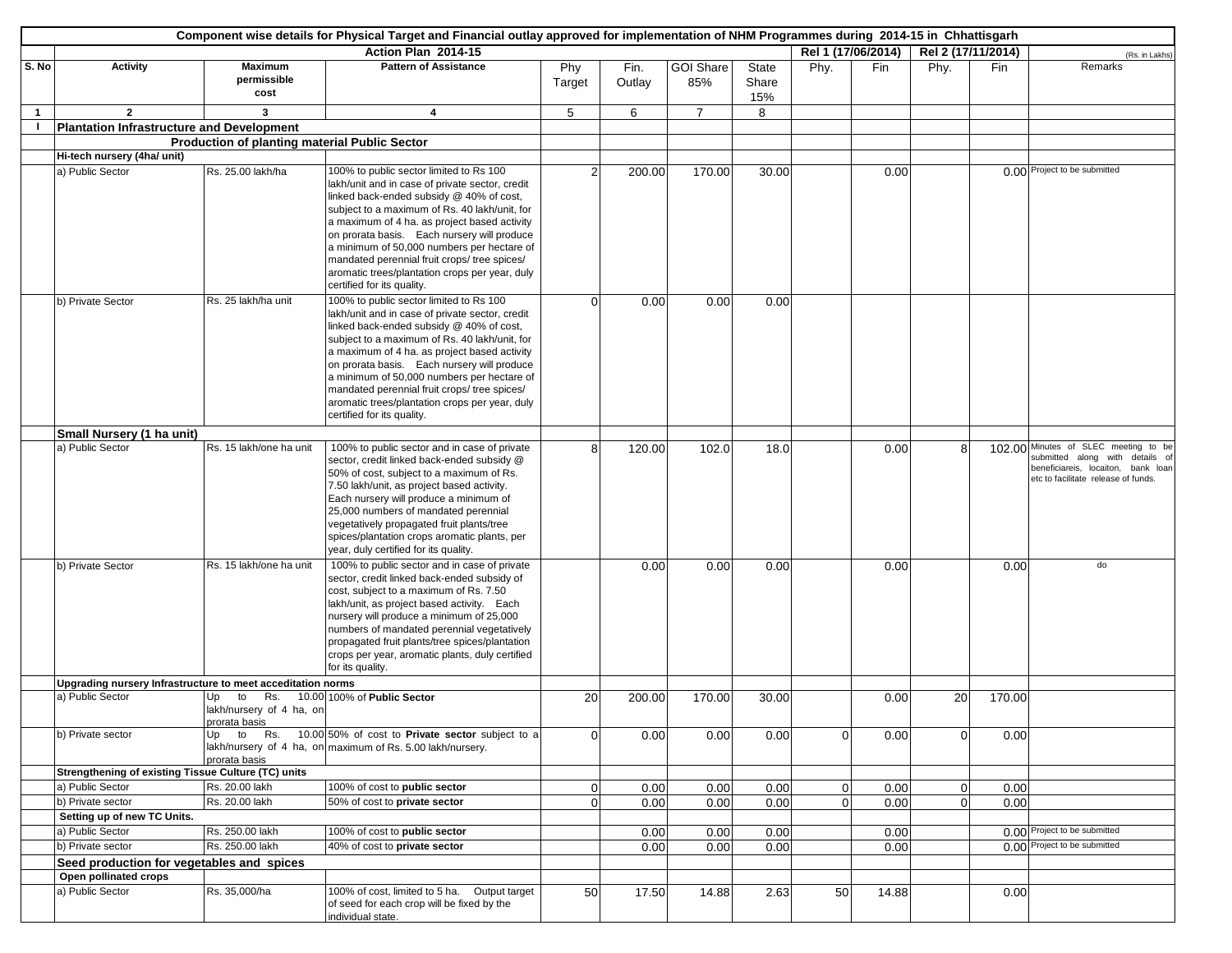|                | b) Private sector                                                         | Rs. 35,000/ha                                 | 35% in general areas and 50% in NE &<br>Himalayan States, Tribal Sub Plans (TSP)<br>areas, Andaman & Nicobar & Lakshadweep<br>Islands, limited to 5 ha. Output target of<br>seed for each crop will be fixed by the<br>individual state.                                                                                      | 50       | 6.13   | 5.21   | 0.92  | 50    | 5.21           |              | 0.00   |                   |
|----------------|---------------------------------------------------------------------------|-----------------------------------------------|-------------------------------------------------------------------------------------------------------------------------------------------------------------------------------------------------------------------------------------------------------------------------------------------------------------------------------|----------|--------|--------|-------|-------|----------------|--------------|--------|-------------------|
|                | c) Private sector                                                         | Rs. 35,000/ha                                 | 35% in general areas and 50% in NE &<br>Himalayan States, Tribal Sub Plans (TSP)<br>areas, Andaman & Nicobar & Lakshadweep<br>Islands, limited to 5 ha. Output target of<br>seed for each crop will be fixed by the<br>individual state.                                                                                      | 50       | 8.75   | 7.44   | 1.31  | 50    | 7.44           |              |        | 0.00 For TSP area |
|                | Sub-total Planting material                                               |                                               |                                                                                                                                                                                                                                                                                                                               | 180.00   | 552.38 | 469.52 | 82.86 |       | 27.52          |              | 272.00 |                   |
| $\overline{2}$ |                                                                           | Establishment of new gardens / Area Expansion |                                                                                                                                                                                                                                                                                                                               |          |        |        |       |       |                |              |        |                   |
|                |                                                                           |                                               | Fruit crops other than cost intensive crops using normal spacing (For a maximum                                                                                                                                                                                                                                               |          |        |        |       |       |                |              |        |                   |
|                | <b>Fruits - Perennials</b>                                                |                                               |                                                                                                                                                                                                                                                                                                                               |          |        |        |       |       |                |              |        |                   |
|                | (a) Cost intensive crops                                                  |                                               |                                                                                                                                                                                                                                                                                                                               |          |        |        |       |       |                |              |        |                   |
|                | ii) Strawberry                                                            |                                               |                                                                                                                                                                                                                                                                                                                               |          |        |        |       |       |                |              |        |                   |
|                | a) Integrated package with drip Rs. 2.80 lakh/ha<br>irrigation & mulching |                                               | Maximum of Rs. 1.12 lakh/ per ha. (40% of<br>cost) for meeting the expenditure on planting<br>material and cost of material for drip irrigation,<br>mulching and INM/IPM, in one installment.                                                                                                                                 | $\Omega$ | 0.00   | 0.00   | 0.00  |       |                |              |        |                   |
|                | b) Without integration                                                    | Rs. 1.25 lakh/ha                              | Maximum of Rs. 0.50 lakh/ha (40% of cost)<br>for meeting the expenditure on planting<br>material and cost of INM/IPM one<br>installment.<br>For (a) and (b) above, in the case of TSP<br>areas, Andaman & Nicobar<br>and<br>Lakshadweep Islands, assistance will be @<br>50% of cost.                                         | 25       | 12.50  | 10.63  | 1.88  | 25    | 10.63          |              | 0.00   |                   |
|                |                                                                           |                                               |                                                                                                                                                                                                                                                                                                                               |          |        |        |       |       |                |              |        |                   |
|                | sub total                                                                 |                                               |                                                                                                                                                                                                                                                                                                                               | 25       | 12.50  | 10.63  | 1.88  | 25.00 | 10.63          | 0.00         | 0.00   |                   |
|                | v) Banana (TC)                                                            |                                               |                                                                                                                                                                                                                                                                                                                               |          |        |        |       |       |                |              |        |                   |
|                | a) Integrated package with<br>drip irrigation.                            | Rs. 3.00 lakh/ha                              | Maximum of Rs. 1.20 lakh/ha (40 % of cost)<br>for meeting the expenditure on planting<br>material and cost of material for drip system,<br>INM/IPM etc., in 2 installments (75:25).                                                                                                                                           | 65       | 58.50  | 49.73  | 8.78  | 65    | 49.73          |              | 0.00   |                   |
|                | b) Without integration                                                    | Rs. 1.25 lakh/ha.                             | Max. of Rs. 0.50 lakh per ha, (40% of cost) for<br>meeting the expenditure on planting material<br>and cost of INM/IPM in 2 installments<br>(75:25).                                                                                                                                                                          | 667      | 250.13 | 212.61 | 37.52 | 667   | 212.61         |              | 0.00   |                   |
|                | c) Without integration (For<br>TSP area)                                  | Rs. 1.25 lakh/ha.                             | Max. of Rs. 0.50 lakh per ha, (40% of cost) for<br>meeting the expenditure on planting material<br>and cost of INM/IPM in 2 installments<br>(75:25).<br>For (a), (b) and (c) above, in the case of TSP<br>areas, Andaman & Nicobar and<br>Lakshadweep Islands, assistance will be @<br>50% of cost in 2 installments (75:25). | 664      | 311.25 | 264.56 | 46.69 | 664   | 264.56         |              |        | 0.00 For TSP area |
|                | sub total                                                                 |                                               |                                                                                                                                                                                                                                                                                                                               | 1396     | 619.88 | 526.89 | 92.98 | 1396  | 526.89         | $\mathbf{0}$ | 0.00   |                   |
|                | <b>Maintenance without Integration</b>                                    |                                               |                                                                                                                                                                                                                                                                                                                               |          |        |        |       |       |                |              |        |                   |
|                | 1st Year                                                                  |                                               |                                                                                                                                                                                                                                                                                                                               | 2538     | 317.23 | 269.64 | 47.58 | 2538  | 269.64         |              | 0.00   |                   |
|                | sub total maintenance                                                     |                                               |                                                                                                                                                                                                                                                                                                                               | 2538     | 317.23 | 269.64 | 47.58 | 2538  | 269.64         | $\mathbf 0$  | 0.00   |                   |
|                | vii) Papaya                                                               |                                               |                                                                                                                                                                                                                                                                                                                               |          |        |        |       |       |                |              |        |                   |
|                | a) Integrated package with<br>drip irrigation.                            | Rs. 2.00 lakh/ha.<br>Rs. 60,000/ha            | Maximum of Rs. 0.80 lakh/ha (40% of the<br>cost) for meeting expenditure on planting<br>material, drip irrigation and cost of material for<br>INM/IPM, in 2 installments (75:25).<br>Maximum of Rs. 0.30 lakh/ha (50 % of cost)                                                                                               | 65       | 39.00  | 33.15  | 5.85  | 65    | 33.15<br>50.87 |              | 0.00   |                   |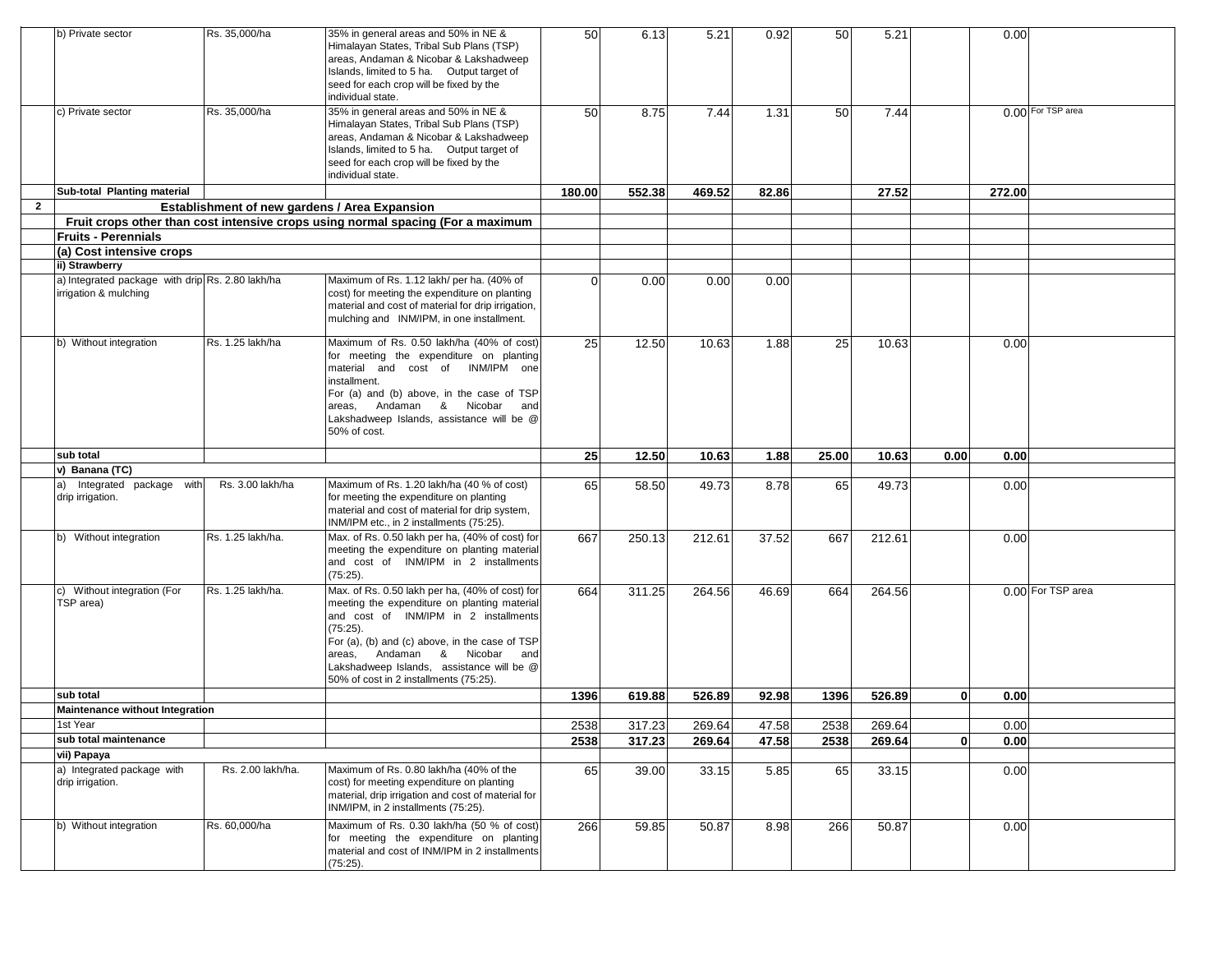| c) Without integration                                                            | Rs. 60,000/ha                                        | Maximum of Rs. 0.30 lakh/ha (50 % of cost)<br>for meeting the expenditure on planting<br>material and cost of INM/IPM in 2 installments<br>(75:25).<br>For (a), (b) and (c) above, in the case of NE<br>and Himalayan States, TSP areas, Andaman                                                                                                                                                        | 150            | 33.75          | 28.69  | 5.06  | 150       | 28.69  |              | 0.00 |  |
|-----------------------------------------------------------------------------------|------------------------------------------------------|---------------------------------------------------------------------------------------------------------------------------------------------------------------------------------------------------------------------------------------------------------------------------------------------------------------------------------------------------------------------------------------------------------|----------------|----------------|--------|-------|-----------|--------|--------------|------|--|
|                                                                                   |                                                      | & Nicobar and Lakshadweep Islands,<br>assistance will be @ 50% of cost in 2<br>installments (75:25).                                                                                                                                                                                                                                                                                                    |                |                |        |       |           |        |              |      |  |
| sub total                                                                         |                                                      |                                                                                                                                                                                                                                                                                                                                                                                                         | 481            | 132.60         | 112.71 | 19.89 | 481       | 112.71 | $\mathbf{0}$ | 0.00 |  |
| Maintenance without Integration                                                   |                                                      |                                                                                                                                                                                                                                                                                                                                                                                                         |                |                |        |       |           |        |              |      |  |
| 1st Year                                                                          |                                                      |                                                                                                                                                                                                                                                                                                                                                                                                         | $\overline{0}$ | 0.00           | 0.00   | 0.00  |           |        |              |      |  |
| ix) High density planting (mango, guava, litchi, pomegranate, apple, citrus etc). |                                                      |                                                                                                                                                                                                                                                                                                                                                                                                         |                |                |        |       |           |        |              |      |  |
| a) Integrated package with drip<br>irrigation                                     | Rs. 1.50 lakh /ha                                    | Maximum of Rs. 0.60 lakh per ha. (40% of<br>cost) for meeting the expenditure on planting<br>material, cost of drip system, INM/IPM,<br>canopy management etc., in 3 installments of<br>60:20:20 subject to survival rate of 75% in<br>2nd year and 90% in 3 <sup>rd</sup> year).                                                                                                                       | 0              | 0.00           | 0.00   | 0.00  |           |        |              |      |  |
| b) Without Integration.                                                           | Rs. 1.00 lakh/ha.                                    | Maximum of Rs. 0.40 lakh/ha (40% of the<br>cost) for meeting the expenditure on planting<br>material and cost of INM/IPM in 3<br>installments (60:20:20).<br>For (a) and (b) above, in the case of TSP<br>areas, Andaman & Nicobar and<br>Lakshadweep Islands, assistance will be @<br>50% of cost in 3 installments of 60:20:20<br>subject to survival rate of 75% in 2nd year<br>and 90% in 3rd year) | $\Omega$       | 0.00           | 0.00   | 0.00  |           |        |              |      |  |
| Maintenance without Integration                                                   |                                                      |                                                                                                                                                                                                                                                                                                                                                                                                         |                |                |        |       |           |        |              |      |  |
| 1st Year                                                                          |                                                      |                                                                                                                                                                                                                                                                                                                                                                                                         | 100            | 8.00           | 6.80   | 1.20  | 100       | 6.80   |              | 0.00 |  |
| sub total maintenance                                                             |                                                      |                                                                                                                                                                                                                                                                                                                                                                                                         | 100            | 8.00           | 6.80   | 1.20  | 100       | 6.80   | 0            | 0.00 |  |
| (b) Fruit crops other than cost intensive crops using normal spacing              |                                                      |                                                                                                                                                                                                                                                                                                                                                                                                         |                |                |        |       |           |        |              |      |  |
| a) Integrated package with drip Rs. 1.00 lakh/ha<br>irrigation                    |                                                      | Maximum of Rs. 0.40 lakh/ ha. (40% of cost)<br>for meeting the expenditure on planting<br>material, cost of drip system, INM/IPM,<br>canopy management etc in 3 installments of<br>60:20:20 subject to survival rate of 75% in<br>2nd year & 90% in 3rd year for perennial<br>crops and for non perennial crops in 2<br>installments of 75:25.                                                          | ∩              | 0.00           | 0.00   | 0.00  |           |        |              |      |  |
| b) Without Integration                                                            | Rs. 60,000/ha                                        | Maximum of Rs. 0.30 lakh/ha (50 % of cost)<br>for meeting the expenditure on planting<br>material and cost of INM/IPM in 3 installments<br>of 60:20:20.                                                                                                                                                                                                                                                 |                | 0.00           | 0.00   | 0.00  |           |        |              |      |  |
| Pear                                                                              |                                                      |                                                                                                                                                                                                                                                                                                                                                                                                         | 24             | 5.39           | 4.58   | 0.81  | 24        | 4.58   |              | 0.00 |  |
| Litchi                                                                            |                                                      |                                                                                                                                                                                                                                                                                                                                                                                                         | 49             | 10.39          | 8.83   | 1.56  | 49        | 8.83   |              | 0.00 |  |
| Pomegranate<br>Sub-total fruits                                                   |                                                      |                                                                                                                                                                                                                                                                                                                                                                                                         | 85             | 24.57<br>40.35 | 20.88  | 3.69  | 85<br>158 | 20.88  | $\mathbf{0}$ | 0.00 |  |
| Maintenance without Integration (1st Year)                                        |                                                      |                                                                                                                                                                                                                                                                                                                                                                                                         | 158            |                | 34.30  | 6.05  |           | 34.30  |              | 0.00 |  |
| Mango                                                                             |                                                      |                                                                                                                                                                                                                                                                                                                                                                                                         | 375            | 16.50          | 14.03  | 2.48  | 375       | 14.03  |              | 0.00 |  |
| Litchi                                                                            |                                                      |                                                                                                                                                                                                                                                                                                                                                                                                         | 115            | 5.29           | 4.50   | 0.79  | 115       | 4.50   |              | 0.00 |  |
| Lime                                                                              |                                                      |                                                                                                                                                                                                                                                                                                                                                                                                         | 150            | 10.60          | 9.01   | 1.59  | 150       | 9.01   |              | 0.00 |  |
| Guava                                                                             |                                                      |                                                                                                                                                                                                                                                                                                                                                                                                         | 159            | 7.00           | 5.95   | 1.05  | 159       | 5.95   |              | 0.00 |  |
| <b>Custard Apple</b>                                                              |                                                      |                                                                                                                                                                                                                                                                                                                                                                                                         | 159            | 7.00           | 5.95   | 1.05  | 159       | 5.95   |              | 0.00 |  |
| <b>Total Maintenance (1st Year)</b>                                               |                                                      |                                                                                                                                                                                                                                                                                                                                                                                                         | 958            | 46.38          | 39.43  | 6.96  | 958       | 39.43  | $\mathbf{0}$ | 0.00 |  |
| Maintenance without Integration (2nd Year)                                        |                                                      |                                                                                                                                                                                                                                                                                                                                                                                                         |                |                |        |       |           |        |              |      |  |
| Mango                                                                             |                                                      |                                                                                                                                                                                                                                                                                                                                                                                                         | 375            | 16.50          | 14.03  | 2.48  | 375       | 14.03  |              | 0.00 |  |
| Litchi                                                                            |                                                      |                                                                                                                                                                                                                                                                                                                                                                                                         | 115            | 5.29           | 4.50   | 0.79  | 115       | 4.50   |              | 0.00 |  |
| Lime                                                                              |                                                      |                                                                                                                                                                                                                                                                                                                                                                                                         | 112            | 7.91           | 6.72   | 1.19  | 112       | 6.72   |              | 0.00 |  |
| Guava<br><b>Total Maintenance (2nd Year)</b>                                      |                                                      |                                                                                                                                                                                                                                                                                                                                                                                                         | 121            | 5.30           | 4.50   | 0.79  | 121       | 4.50   |              | 0.00 |  |
|                                                                                   | Vegetable (For maximum area of 2 ha per beneficiary) |                                                                                                                                                                                                                                                                                                                                                                                                         | 723            | 35.00          | 29.75  | 5.25  | 723       | 29.75  | 0            | 0.00 |  |
| Hybrid                                                                            | Rs.50,000/ha                                         | 40% of cost in general areas                                                                                                                                                                                                                                                                                                                                                                            |                |                |        |       |           |        |              |      |  |
|                                                                                   |                                                      |                                                                                                                                                                                                                                                                                                                                                                                                         |                |                |        |       |           |        |              |      |  |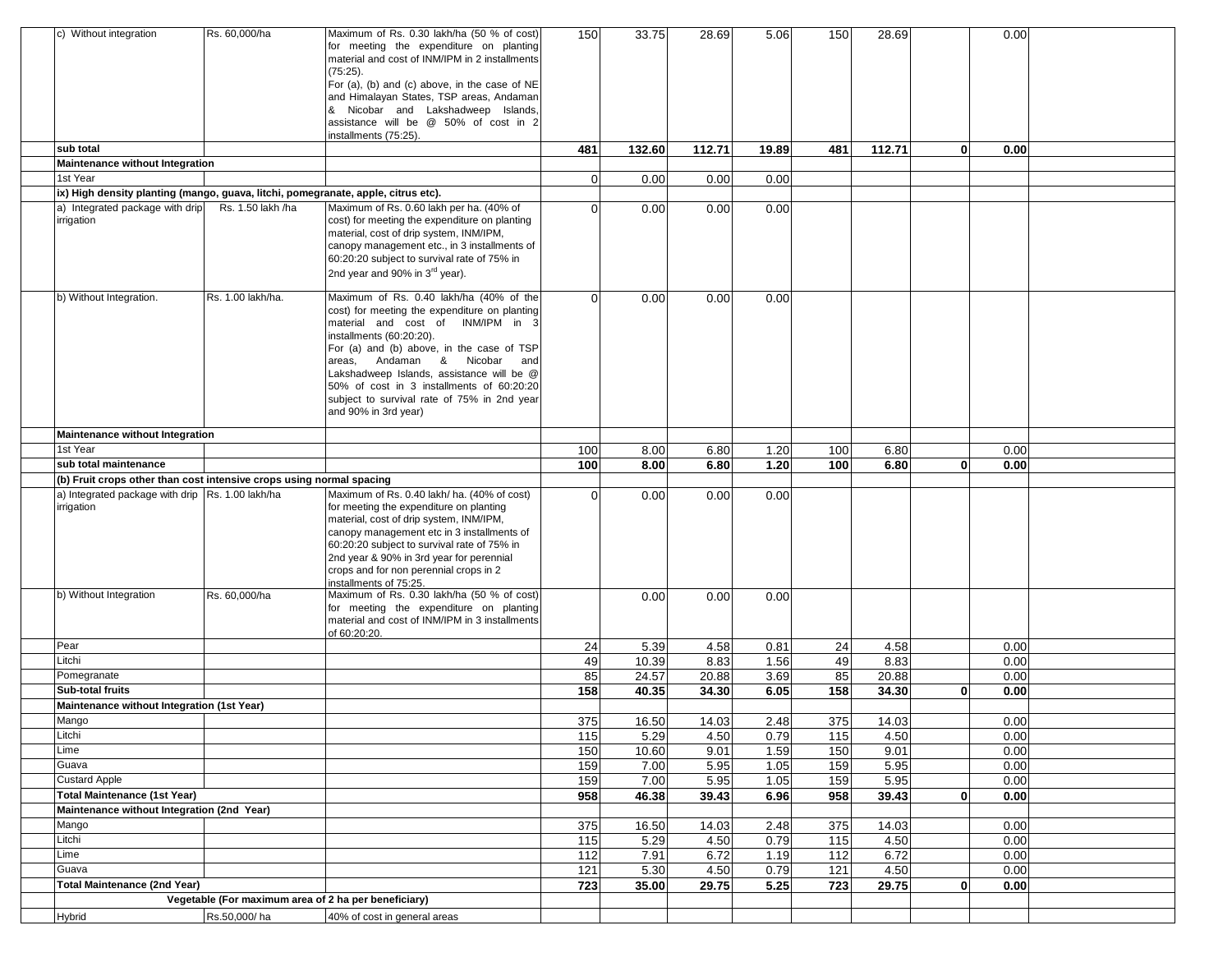|                         | Onion                                                         | Rs.50,000/ha       | 40% of cost in general areas                                                              | 650    | 130.00 | 110.50 | 19.50  | 650    | 110.50 |              | 0.00 |  |
|-------------------------|---------------------------------------------------------------|--------------------|-------------------------------------------------------------------------------------------|--------|--------|--------|--------|--------|--------|--------------|------|--|
|                         | Potato                                                        | Rs.50,000/ha       | 40% of cost in general areas                                                              | 800    | 160.00 | 136.00 | 24.00  | 800    | 136.00 |              | 0.00 |  |
|                         | Tomato                                                        | Rs.50,000/ha       | 40% of cost in general areas                                                              | 35     | 7.00   | 5.95   | 1.05   | 35     | 5.95   |              | 0.00 |  |
|                         | Onion                                                         | Rs.50,000/ha       | 50% of cost in TSP areas                                                                  | 600    | 150.00 | 127.50 | 22.50  | 600    | 127.50 |              | 0.00 |  |
|                         | Potato                                                        | Rs.50,000/ha       | 50% of cost in TSP areas                                                                  | 900    | 225.00 | 191.25 | 33.75  | 900    | 191.25 |              | 0.00 |  |
|                         | Tomato                                                        | Rs.50.000/ha       | 50% of cost in TSP areas                                                                  | 300    | 75.00  | 63.75  | 11.25  | 300    | 63.75  |              | 0.00 |  |
|                         | Sub-total                                                     |                    |                                                                                           | 3285   | 747.00 | 634.95 | 112.05 | 3285   | 634.95 | $\mathbf{0}$ | 0.00 |  |
| $\overline{\mathbf{3}}$ | Flowers (For a maximum of 2 ha per beneficiary)               |                    |                                                                                           |        |        |        |        |        |        |              |      |  |
|                         | <b>Cut flowers</b>                                            |                    |                                                                                           |        |        |        |        |        |        |              |      |  |
|                         | Small & Marginal Farmers                                      | Rs. 1.00 lakh/ha   | 40% of cost                                                                               | 0.0    | 0.00   | 0.00   | 0.00   | 0.0    | 0.00   |              | 0.00 |  |
|                         | Other farmers                                                 | do                 | 25% of the cost                                                                           | 100.0  | 25.00  | 21.25  | 3.75   | 100.0  | 21.25  |              | 0.00 |  |
|                         | Other farmers (For TSP areas)                                 | do                 | 50% of the cost                                                                           | 50.0   | 25.00  | 21.25  | 3.75   | 50.0   | 21.25  |              | 0.00 |  |
|                         |                                                               |                    |                                                                                           |        |        |        |        |        |        |              |      |  |
|                         | <b>Bulbulous flowers</b>                                      |                    |                                                                                           |        |        |        |        |        |        |              |      |  |
|                         | Small & Marginal Farmers                                      | Rs. 1.50 lakh/ha   | 40 % of the cost                                                                          | 0.0    | 0.00   | 0.00   | 0.00   | 0.0    | 0.00   |              | 0.00 |  |
|                         | Other farmers                                                 | do                 | 25% of cost                                                                               | 225.0  | 84.38  | 71.72  | 12.66  | 225.0  | 71.72  |              | 0.00 |  |
|                         | Other farmers (For TSP areas)                                 | do                 |                                                                                           | 80.0   | 60.00  | 51.00  | 9.00   | 80.0   | 51.00  |              | 0.00 |  |
|                         |                                                               |                    | 50% of cost                                                                               |        |        |        |        |        |        |              |      |  |
|                         | <b>Loose Flowers</b><br>Small & Marginal Farmers              |                    | 40% of cost                                                                               |        |        |        |        |        |        |              |      |  |
|                         |                                                               | Rs. 40,000/ha      |                                                                                           | 500.0  | 80.00  | 68.00  | 12.00  | 500.0  | 68.00  |              | 0.00 |  |
|                         | Small & Marginal Farmers                                      | Rs. 40,000/ha      | 50% of cost                                                                               | 100.0  | 20.00  | 17.00  | 3.00   | 100.0  | 17.00  |              | 0.00 |  |
|                         | Sub-total flowers                                             |                    |                                                                                           | 1055.0 | 294.38 | 250.22 | 44.16  | 1055.0 | 250.22 | 0.0          | 0.00 |  |
|                         | Spices (For a maximum area of 4 ha per beneficiary)           |                    |                                                                                           |        |        |        |        |        |        |              |      |  |
|                         |                                                               |                    |                                                                                           |        |        |        |        |        |        |              |      |  |
|                         | Seed spices                                                   | Rs.30,000/ha       | Maximum of Rs. 12,000/- per ha. (40% of                                                   | 900    | 108.00 | 91.80  | 16.20  | 900    | 91.80  |              | 0.00 |  |
|                         |                                                               |                    | cost) for meeting the expenditure on planting                                             |        |        |        |        |        |        |              |      |  |
|                         |                                                               |                    | material and cost of material for INM/IPM etc).                                           |        |        |        |        |        |        |              |      |  |
|                         | Rhizomatic spices                                             | Rs.30.000/ha       | Maximum of Rs. 12,000/- per ha. (40% of                                                   | 1200   | 144.00 | 122.40 | 21.60  | 1200   | 122.40 |              | 0.00 |  |
|                         |                                                               |                    | cost) for meeting the expenditure on planting                                             |        |        |        |        |        |        |              |      |  |
|                         |                                                               |                    | material and cost of material for INM/IPM etc).                                           |        |        |        |        |        |        |              |      |  |
|                         |                                                               |                    |                                                                                           |        |        |        |        |        |        |              |      |  |
|                         | Perennial spices                                              | Rs. 50,000/ha      | Maximum of Rs. 20,000/- per ha (@40% of                                                   | 75     | 18.75  | 15.94  | 2.81   | 75     | 15.94  |              | 0.00 |  |
|                         | (black pepper)                                                |                    | cost) for meeting the expenditure on planting                                             |        |        |        |        |        |        |              |      |  |
|                         |                                                               |                    | material and cost of material for INM/IPM etc.                                            |        |        |        |        |        |        |              |      |  |
|                         |                                                               |                    | For (i) and (ii) above, in the case of TSP<br>areas, Andaman and Lakshadweep Islands,     |        |        |        |        |        |        |              |      |  |
|                         |                                                               |                    | assistance will be @ 50% of cost.                                                         |        |        |        |        |        |        |              |      |  |
|                         |                                                               |                    |                                                                                           |        |        |        |        |        |        |              |      |  |
|                         | Sub-total spices                                              |                    |                                                                                           | 2175   | 270.75 | 230.14 | 40.61  | 2175   | 230.14 | $\mathbf{0}$ | 0.00 |  |
|                         | Plantation crops (For a maximum area of 4 ha per beneficiary) |                    |                                                                                           |        |        |        |        |        |        |              |      |  |
|                         | Cashew                                                        |                    |                                                                                           |        |        |        |        |        |        |              |      |  |
|                         | a) Integrated package with Rs. 1.00 lakh/ha                   |                    | Rs. 0.40 lakh per ha (40% of cost) for meeting                                            |        | 0.00   | 0.00   | 0.00   |        | 0.00   |              | 0.00 |  |
|                         |                                                               |                    | the expenditure on planting material and cost                                             |        |        |        |        |        |        |              |      |  |
|                         | drip irrigation                                               |                    | of material for drip system, INM/IPM etc) in 3                                            |        |        |        |        |        |        |              |      |  |
|                         |                                                               |                    | installments of 60:20:20 subject to survival                                              |        |        |        |        |        |        |              |      |  |
|                         |                                                               |                    | rate of 50% in second year and 90% in third                                               |        |        |        |        |        |        |              |      |  |
|                         |                                                               |                    | year.                                                                                     |        |        |        |        |        |        |              |      |  |
|                         | b) Without integration                                        | Rs. 50,000/ha      | Rs.0.20 lakh per ha (40 % of cost) for                                                    | 100    | 12.00  | 10.20  | 1.80   | 100    | 10.20  |              | 0.00 |  |
|                         |                                                               |                    | meeting the expenditure on planting material                                              |        |        |        |        |        |        |              |      |  |
|                         |                                                               |                    | and cost of material for INM/IPM in 3<br>installments of 60:20:20 subject to survival     |        |        |        |        |        |        |              |      |  |
|                         |                                                               |                    | rate of 75% in second year and 90% in third                                               |        |        |        |        |        |        |              |      |  |
|                         |                                                               |                    | year for a maximum area of 4 ha per                                                       |        |        |        |        |        |        |              |      |  |
|                         |                                                               |                    | beneficiary.<br>For (a) and                                                               |        |        |        |        |        |        |              |      |  |
|                         |                                                               |                    | (b) above, in the case of TSP areas,                                                      |        |        |        |        |        |        |              |      |  |
|                         |                                                               |                    | Andaman & Nicobar and Lakshadweep                                                         |        |        |        |        |        |        |              |      |  |
|                         |                                                               |                    | Islands assistance will be @ 50% of cost in 3                                             |        |        |        |        |        |        |              |      |  |
|                         |                                                               |                    | <b>installments</b>                                                                       |        |        |        |        |        |        |              |      |  |
|                         | Sub-total                                                     |                    |                                                                                           | 100    | 12.00  | 10.20  | 1.80   | 100    | 10.20  | $\mathbf{0}$ | 0.00 |  |
|                         |                                                               | Maintenance I year |                                                                                           |        |        |        |        |        |        |              |      |  |
|                         | Cashew                                                        | Rs. 40,000ha       | Maximum of Rs. 20,000/- per ha (50% of cost                                               | 4000   | 160.00 | 136.00 | 24.00  | 4000   | 136.00 |              | 0.00 |  |
|                         |                                                               |                    | for meeting the expenditure on planting<br>material and cost of material for INM/IPM etc) |        |        |        |        |        |        |              |      |  |
|                         |                                                               |                    | in 3 installments of 60:20:20 subject to                                                  |        |        |        |        |        |        |              |      |  |
|                         |                                                               |                    | survival rate of 75% in second year and 90%                                               |        |        |        |        |        |        |              |      |  |
|                         |                                                               |                    | in third year for a maximum area of 4 ha                                                  |        |        |        |        |        |        |              |      |  |
|                         |                                                               |                    |                                                                                           |        |        |        |        |        |        |              |      |  |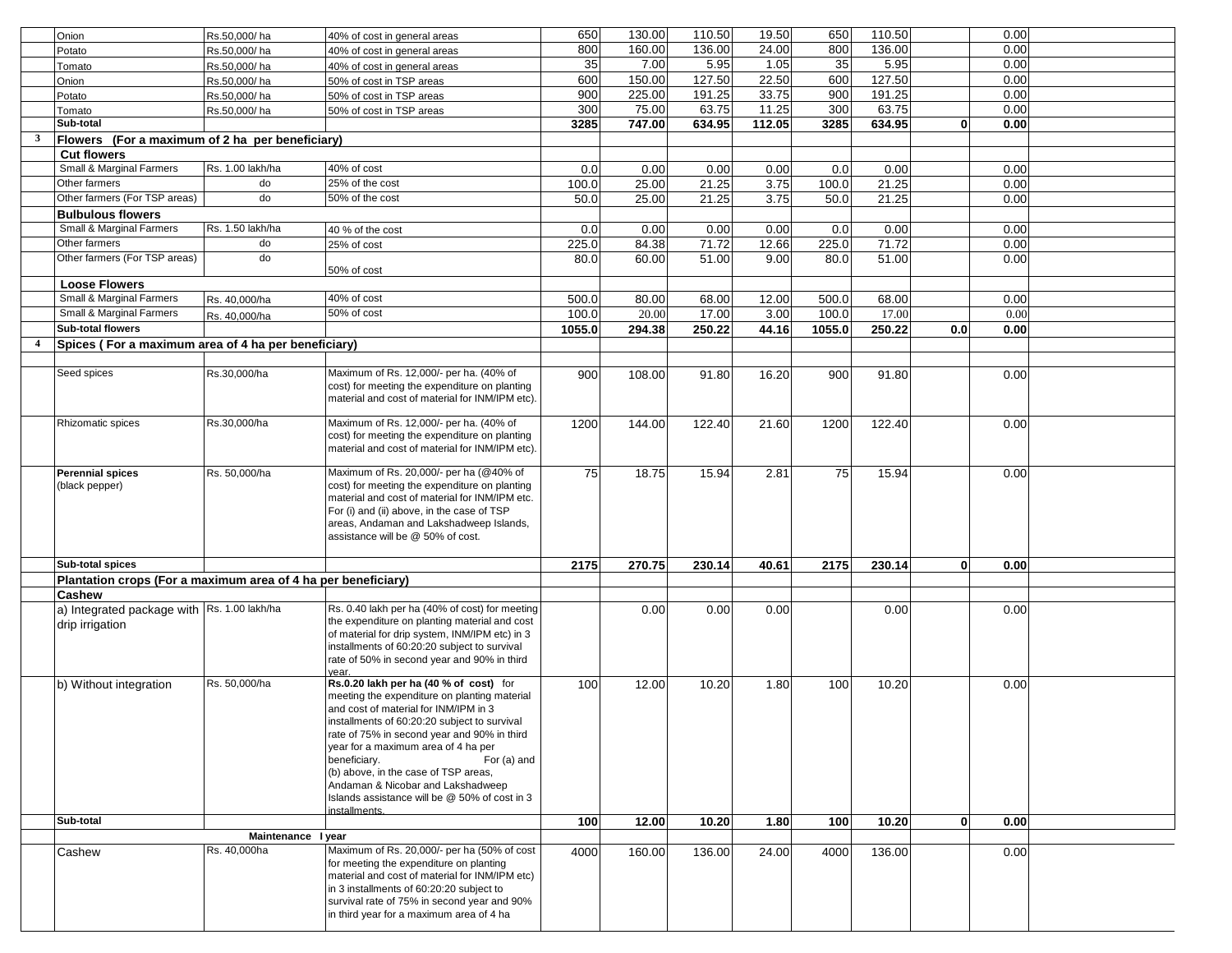|   |                                                                                                                  | Maintenance II year              |                                                                                                                           |              |         |         |        |          |         |              |         |                                                                                                                                                                             |
|---|------------------------------------------------------------------------------------------------------------------|----------------------------------|---------------------------------------------------------------------------------------------------------------------------|--------------|---------|---------|--------|----------|---------|--------------|---------|-----------------------------------------------------------------------------------------------------------------------------------------------------------------------------|
|   | Cashew (II Year)                                                                                                 | do                               | do                                                                                                                        | 1500.0       | 60.00   | 51.00   | 9.00   | 1500.0   | 51.00   |              | 0.00    |                                                                                                                                                                             |
|   | Sub-total                                                                                                        |                                  |                                                                                                                           | 5500.00      | 220.00  | 187.00  | 33.00  | 5500     | 187.00  | $\mathbf{0}$ | 0.00    |                                                                                                                                                                             |
|   | <b>Grand Total Area Expansion</b>                                                                                |                                  |                                                                                                                           | 8675         | 2129.45 | 1810.04 | 319.42 | 8675     | 1810.04 | $\mathbf 0$  | 0.00    |                                                                                                                                                                             |
|   | <b>Grand Total maintenance</b>                                                                                   |                                  |                                                                                                                           | 9819         | 626.61  | 532.62  | 93.99  | 9819     | 532.62  | $\mathbf{0}$ | 0.00    |                                                                                                                                                                             |
|   | <b>Mushrooms</b>                                                                                                 |                                  |                                                                                                                           |              |         |         |        |          |         |              |         |                                                                                                                                                                             |
|   | <b>Production unit</b>                                                                                           |                                  |                                                                                                                           |              |         |         |        |          |         |              |         |                                                                                                                                                                             |
|   | Public Sector                                                                                                    | Rs. 20.00 lakh/ unit             | 100% of the cost.                                                                                                         | 1.0          | 20.00   | 17.00   | 3.00   |          | 0.00    | 1.0          |         | 11.90 Approved on 21.10.14 Minutes of<br>SLEC meeting to be submitted along<br>with details of beneficiareis, locaiton,<br>bank loan etc to facilitate release of<br>funds. |
|   | <b>Private Sector</b>                                                                                            | Rs. 20.00 lakh/ unit             | 40% of cost for private sector, for meeting the<br>expenditure on infrastructure, as credit linked<br>back ended subsidv. | 1.0          | 8.00    | 6.80    | 1.20   |          | 0.00    |              | 0.00    | -do-                                                                                                                                                                        |
|   | Sub-total mushrooms                                                                                              |                                  |                                                                                                                           | 2.00         | 28.00   | 23.80   | 4.20   | 0.00     | 0.00    | 1.00         | 11.90   |                                                                                                                                                                             |
| 5 | Rejuvenation/replacement of<br>senile plantation including<br>Canopy management. Mango                           | Rs. 40,000/ha                    | 50% of the total cost subject to a maximum of<br>Rs. 20,000/ha limited to two ha per<br>beneficiary.                      |              | 0.00    | 0.00    | 0.00   |          | 0.00    |              |         | $0.00$ To be<br>implemented<br>as<br>per<br>quidelines circulated                                                                                                           |
|   | Sub-total                                                                                                        |                                  |                                                                                                                           | $\mathbf{0}$ | 0.00    | 0.00    | 0.00   | $\Omega$ | 0.00    | $\mathbf{0}$ | 0.00    |                                                                                                                                                                             |
|   | <b>Creation of Water resources</b>                                                                               |                                  |                                                                                                                           |              |         |         |        |          |         |              |         |                                                                                                                                                                             |
|   | <b>Community tanks</b>                                                                                           |                                  |                                                                                                                           |              |         |         |        |          |         |              |         |                                                                                                                                                                             |
|   |                                                                                                                  |                                  | i) Community tanks/on farm ponds/on farm water reservoirs with use of plastic/RCC                                         |              |         |         |        |          |         |              |         |                                                                                                                                                                             |
|   |                                                                                                                  |                                  | Community tanks/on farm ponds/on farm water reservoirs with use of plastic/RCC                                            |              |         |         |        |          |         |              |         |                                                                                                                                                                             |
|   | Plain areas                                                                                                      | Rs. 20.00 lakh in plain<br>areas | 100% of cost for 10 ha command                                                                                            | 10           | 200.0   | 170.0   | 30.0   | 10       | 170.0   |              | 0.0     |                                                                                                                                                                             |
|   | Hilly areas.                                                                                                     | areas                            | Rs. 25 lakh/ unit for Hilly 100% of cost for 10 ha command                                                                | 10           | 250.00  | 212.50  | 37.50  | 10       | 212.50  |              | 0.00    |                                                                                                                                                                             |
|   |                                                                                                                  |                                  | ii) Water harvesting system for individuals- for storage of water in 20mx20mx3m                                           |              |         |         |        |          |         |              |         |                                                                                                                                                                             |
|   | Plain areas                                                                                                      |                                  | Rs. 1.50 lakh/unit in plain 50% of cost. Maintenance to be ensured by                                                     | 155          | 116.25  | 98.81   | 17.44  | 155.00   | 98.81   |              | 0.00    |                                                                                                                                                                             |
|   | Hilly areas.                                                                                                     | areas and                        | the beneficiary.<br>Rs. 1.80 lakh/unit in hilly 50% of cost. Maintenance to be ensured by                                 | 80           | 72.00   | 61.20   | 10.80  | 80       | 61.20   |              | 0.00    |                                                                                                                                                                             |
|   | Sub-total                                                                                                        | areas                            | the beneficiary.                                                                                                          | 255          |         |         | 95.74  | 255      | 542.51  | $\Omega$     | 0.00    |                                                                                                                                                                             |
| 5 |                                                                                                                  |                                  |                                                                                                                           |              | 638.25  | 542.51  |        |          |         |              |         |                                                                                                                                                                             |
|   | a) Green House structure                                                                                         | <b>Protected cultivation</b>     |                                                                                                                           |              |         |         |        |          |         |              |         |                                                                                                                                                                             |
|   | Fan & Pad system                                                                                                 | area 500 Sq. m)                  | Rs. 1650/Sq.m (up to 50% of cost for a maximum area of 4000 sq.<br>m per beneficiary.                                     | 0.40         | 33.00   | 28.05   | 4.95   | 0.40     | 28.05   |              |         | 0.00 Minutes of SLEC meeting to be<br>submitted along with details of<br>beneficiareis, locaiton, etc to<br>facilitate release of funds.                                    |
|   | (b) Naturally ventilated system                                                                                  |                                  |                                                                                                                           |              |         |         |        |          |         |              |         |                                                                                                                                                                             |
|   | (i) Tubular structur                                                                                             | Rs.1060/Sq.m                     | 50% of the cost limited to 4000 Sq.m per<br>beneficiary.                                                                  | 5.00         | 265.00  | 225.25  | 39.75  | 5.00     | 225.25  |              | 0.00    |                                                                                                                                                                             |
|   | c) Plastic Mulching                                                                                              |                                  |                                                                                                                           |              |         |         |        |          |         |              |         |                                                                                                                                                                             |
|   | <b>Plastic Mulching</b>                                                                                          | Rs. 32,000/ha                    | 50% of the total cost limited to 2 ha per<br>beneficiarv.                                                                 | 6994         | 1119.00 | 951.15  | 167.85 | 5000     | 680.00  | 1994         | 271.15  |                                                                                                                                                                             |
|   | Plastic Mulching (Hilly areas)                                                                                   | Rs. 36,800/ha for hilly<br>areas | 50% of the total cost limited to 2 ha per<br>beneficiarv.                                                                 | 2068         | 380.51  | 323.44  | 57.08  | 2000     | 312.80  | 68           | 10.64   |                                                                                                                                                                             |
|   | d) Shade Net House                                                                                               |                                  |                                                                                                                           |              |         |         |        |          |         |              |         |                                                                                                                                                                             |
|   | i) Tubular structure                                                                                             | Rs. 710/Sq.m                     | 50% of cost limited to 4000 Sq.m per<br>beneficiarv.                                                                      | 78.40        | 2783.30 | 2365.80 | 417.49 | 23.17    | 699.15  | 55.23        | 1666.65 |                                                                                                                                                                             |
|   | i) Tubular structure (Hilly areas) Rs. 816/Sq.m for hilly                                                        | areas                            | 50% of cost limited to 4000 Sq.m per<br>beneficiary.                                                                      | 5.00         | 204.00  | 173.40  | 30.60  | 5.00     | 173.40  |              | 0.00    |                                                                                                                                                                             |
|   | <b>Plastic Tunnels</b>                                                                                           | Rs. 60/Sq.m                      | 50% of cost limited 1000 sq. m per<br>beneficiary.                                                                        | 0.50         | 1.50    | 1.28    | 0.23   | 0.50     | 1.28    |              | 0.00    |                                                                                                                                                                             |
|   | Plastic Tunnels (Hilly areas)                                                                                    | Rs.75/Sq.m for hilly<br>areas.   | 50% of cost limited 1000 sq. m per<br>beneficiary.                                                                        | 0.35         | 1.31    | 1.12    | 0.20   | 0.35     | 1.12    |              | 0.00    |                                                                                                                                                                             |
|   | e) Anti Bird/Anti Hail Nets                                                                                      | Rs.35/- per Sq.m                 | 50% of cost limited to 5000 Sq.m per<br>beneficiary.                                                                      |              | 0.00    | 0.00    | 0.00   |          | 0.00    |              | 0.00    |                                                                                                                                                                             |
|   | f) Cost of planting material $\&$ Rs.140/Sq. m<br>cultivation of high value<br>vegetables grown in poly<br>house |                                  | 50% of cost limited to 4000 Sq.m per<br>beneficiary.                                                                      | 70.71        | 494.99  | 420.74  | 74.25  | 10.0     | 59.50   | 60.71        | 361.24  |                                                                                                                                                                             |
|   | g) Cost of planting material &<br>cultivation of Orchid &<br>Anthurium under poly                                | Rs. 700/Sq.m                     | 50% of cost limited to 4000 Sq. m per<br>beneficiary.                                                                     |              | 0.00    | 0.00    | 0.00   |          | 0.00    |              | 0.00    |                                                                                                                                                                             |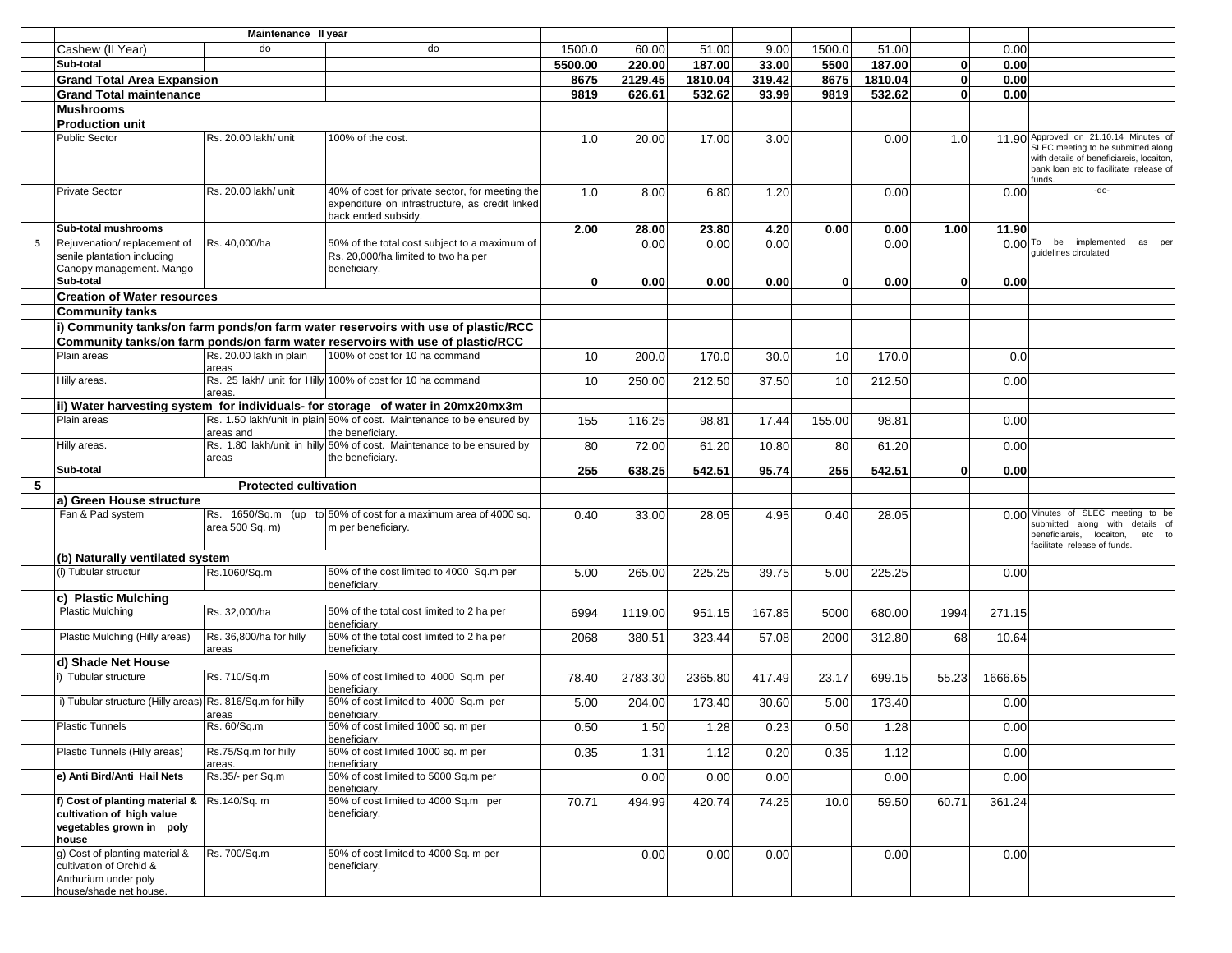|                 |                                        | Rs. 610/Sq.m            | 50% of cost limited to 4000 Sq. m per                                        |              | 0.00    | 0.00    | 0.00  |         | 0.00    |         | 0.00    |                                                                   |
|-----------------|----------------------------------------|-------------------------|------------------------------------------------------------------------------|--------------|---------|---------|-------|---------|---------|---------|---------|-------------------------------------------------------------------|
|                 | 1) Cost of planting material &         |                         | beneficiary.                                                                 |              |         |         |       |         |         |         |         |                                                                   |
|                 | cultivation of Carnation &             |                         |                                                                              |              |         |         |       |         |         |         |         |                                                                   |
|                 | Gerbera under poly                     |                         |                                                                              |              |         |         |       |         |         |         |         |                                                                   |
|                 | nouse/shade net house.                 |                         |                                                                              |              |         |         |       |         |         |         |         |                                                                   |
|                 | Cost of planting material &            | Rs. 426/Sq.m            | 50% of cost limited to 4000 Sq. m per                                        |              | 0.00    | 0.00    | 0.00  |         | 0.00    |         | 0.00    |                                                                   |
|                 | cultivation of Rose and lilum          |                         | beneficiary.                                                                 |              |         |         |       |         |         |         |         |                                                                   |
|                 | under poly house/shade net             |                         |                                                                              |              |         |         |       |         |         |         |         |                                                                   |
|                 | ouse                                   |                         |                                                                              |              |         |         |       |         |         |         |         |                                                                   |
|                 | Sub-total protected cultivation        |                         |                                                                              | 9222.12      | 5282.61 | 4490.22 | 792   | 7044.42 | 2180.55 | 2177.70 | 2309.68 |                                                                   |
| 6               |                                        |                         | Promotion of Integrated Nutrient Management(INM)/ Integrated Pest Management |              |         |         |       |         |         |         |         |                                                                   |
|                 | Promotion of IPM                       | Rs. 4000/ha             | 30% of cost subject to a maximum of Rs                                       | 5000         | 60.00   | 51.00   | 9.00  | 4980    | 50.80   | 20      |         | 0.20 To be need based and taken up                                |
|                 |                                        |                         | 1200/ha limited to 4.00 ha/ beneficiary.                                     |              |         |         |       |         |         |         |         | after identifying problem of pest /                               |
|                 | Sub-total INM / IPM                    |                         |                                                                              | 5000         | 60.00   | 51.00   | 9.00  | 4980    | 50.80   | 20      | 0.20    | disease and nutrient deficiency.                                  |
|                 |                                        |                         |                                                                              |              |         |         |       |         |         |         |         |                                                                   |
| $7\phantom{.0}$ | <b>Adoption Organic Farming</b>        |                         |                                                                              |              |         |         |       |         |         |         |         |                                                                   |
|                 | (i) Adoption of Organic                | Rs. 20.000/ha           | 50% of cost limited to Rs.10000/ha for a                                     | 4000         | 160.00  | 136.00  | 24.00 |         | 0.00    |         |         | 0.00 Project to be submitted                                      |
|                 | Farming. 1st Year (ha)                 |                         | maximum area of 4 ha. per beneficiary,                                       |              |         |         |       |         |         |         |         |                                                                   |
|                 |                                        |                         | spread over a period of 3 years involving an                                 |              |         |         |       |         |         |         |         |                                                                   |
|                 |                                        |                         | assistance of Rs.4000/- in first year and                                    |              |         |         |       |         |         |         |         |                                                                   |
|                 |                                        |                         | Rs.3000/- each in second & third year. The                                   |              |         |         |       |         |         |         |         |                                                                   |
|                 |                                        |                         | programme to be linked with certification.                                   |              |         |         |       |         |         |         |         |                                                                   |
|                 |                                        |                         |                                                                              |              |         |         |       |         |         |         |         |                                                                   |
|                 | 2nd Year                               | Rs. 20,000/ha           | 50% of cost limited to Rs.10000/ha for a                                     | 2375         | 71.25   | 60.56   | 10.69 |         | 0.00    |         | 0.00    |                                                                   |
|                 |                                        |                         | maximum area of 4 ha. per beneficiary,                                       |              |         |         |       |         |         |         |         |                                                                   |
|                 |                                        |                         | spread over a period of 3 years involving an                                 |              |         |         |       |         |         |         |         |                                                                   |
|                 |                                        |                         | assistance of Rs.4000/- in first year and                                    |              |         |         |       |         |         |         |         |                                                                   |
|                 |                                        |                         | Rs.3000/- each in second & third year. The                                   |              |         |         |       |         |         |         |         |                                                                   |
|                 |                                        |                         | programme to be linked with certification.                                   |              |         |         |       |         |         |         |         |                                                                   |
|                 | 3rd Year                               | Rs. 20,000/ha           | 50% of cost limited to Rs.10000/ha for a                                     |              | 27.00   | 22.95   |       |         | 0.00    |         |         |                                                                   |
|                 |                                        |                         | maximum area of 4 ha. per beneficiary,                                       | 900          |         |         | 4.05  |         |         |         | 0.00    |                                                                   |
|                 |                                        |                         | spread over a period of 3 years involving an                                 |              |         |         |       |         |         |         |         |                                                                   |
|                 |                                        |                         | assistance of Rs.4000/- in first year and                                    |              |         |         |       |         |         |         |         |                                                                   |
|                 |                                        |                         |                                                                              |              |         |         |       |         |         |         |         |                                                                   |
|                 |                                        |                         | Rs.3000/- each in second & third year. The                                   |              |         |         |       |         |         |         |         |                                                                   |
|                 |                                        |                         | programme to be linked with certification.                                   |              |         |         |       |         |         |         |         |                                                                   |
|                 | (ii) Organic Certification (no)        |                         |                                                                              |              |         |         |       |         |         |         |         |                                                                   |
|                 |                                        |                         |                                                                              |              |         |         |       |         |         |         |         | 0.00 Project to be submitted                                      |
|                 | 1st Year (ha)                          | Project based           | Rs. 5 lakh for a cluster of 50 ha which will                                 | 80           | 120.00  | 102.00  | 18.00 |         | 0.00    |         |         |                                                                   |
|                 |                                        |                         | include Rs.1.50 lakh in first year, Rs. 1.50                                 |              |         |         |       |         |         |         |         |                                                                   |
|                 |                                        |                         | lakh in second year and Rs. 2.00 lakh in third                               |              |         |         |       |         |         |         |         |                                                                   |
|                 |                                        |                         | vear.<br>Rs. 5 lakh for a cluster of 50 ha which will                        |              |         |         |       |         |         |         |         |                                                                   |
|                 | 2nd Year                               | Project based           |                                                                              | 48           | 72.00   | 61.20   | 10.80 |         | 0.00    |         | 0.00    |                                                                   |
|                 |                                        |                         | include Rs.1.50 lakh in first year, Rs. 1.50                                 |              |         |         |       |         |         |         |         |                                                                   |
|                 |                                        |                         | lakh in second year and Rs. 2.00 lakh in third                               |              |         |         |       |         |         |         |         |                                                                   |
|                 |                                        |                         | year.                                                                        |              |         |         |       |         |         |         |         |                                                                   |
|                 | 3rd Year                               | Project based           | Rs. 5 lakh for a cluster of 50 ha which will                                 | 18           | 36.00   | 30.60   | 5.40  |         | 0.00    |         | 0.00    |                                                                   |
|                 |                                        |                         | include Rs.1.50 lakh in first year, Rs. 1.50                                 |              |         |         |       |         |         |         |         |                                                                   |
|                 |                                        |                         | lakh in second year and Rs. 2.00 lakh in third                               |              |         |         |       |         |         |         |         |                                                                   |
|                 |                                        |                         | year.                                                                        |              |         |         |       |         |         |         |         |                                                                   |
|                 | Sub-total                              |                         |                                                                              | 4000.00      | 486.25  | 413.31  | 72.94 |         | 0.00    |         | 0.00    |                                                                   |
|                 | <b>Certification for Good</b>          | Rs. 10,000/ha           | 50% of the cost for maximum of                                               | 100          | 5.00    | 4.25    | 0.75  |         |         | 100     |         | 4.25 Minutes of SLEC meeting to be                                |
|                 | Agricultural Practices (GAP),          |                         | 4ha/beneficiary.                                                             |              |         |         |       |         |         |         |         | submitted along with<br>details<br>of                             |
|                 | Including infrastructure               |                         |                                                                              |              |         |         |       |         |         |         |         | peneficiareis,<br>locaiton,<br>etc<br>acilitate release of funds. |
|                 |                                        |                         |                                                                              |              |         |         |       |         |         |         |         |                                                                   |
|                 | <b>Centre of Excellence for</b>        | Rs.1000.00 lakh/ centre | 100% of cost to public sector. This can be                                   |              | 0.00    | 0.00    | 0.00  |         |         |         |         | 0.00 Project to be submitted                                      |
|                 | Horticulture                           |                         | established through bi-lateral co-operation                                  |              |         |         |       |         |         |         |         |                                                                   |
|                 |                                        |                         | also.                                                                        |              |         |         |       |         |         |         |         |                                                                   |
|                 | <b>Precision Farming</b>               | 100% of the cost to     | 100% of the cost to PFDCs                                                    |              | 50.00   | 42.50   | 7.50  |         |         |         |         |                                                                   |
|                 | development and extension              | <b>PFDCs</b>            |                                                                              |              |         |         |       |         |         |         |         |                                                                   |
|                 | through Precision Farming              |                         |                                                                              |              |         |         |       |         |         |         |         |                                                                   |
|                 | <b>Development Centres</b>             |                         |                                                                              |              |         |         |       |         |         |         |         |                                                                   |
|                 | (PFDCs)                                |                         |                                                                              |              |         |         |       |         |         |         |         |                                                                   |
|                 |                                        |                         |                                                                              |              |         |         |       |         |         |         |         |                                                                   |
| 8               | Pollination support through beekeeping |                         |                                                                              |              |         |         |       |         |         |         |         |                                                                   |
|                 | Production of nucleus stock            | Rs. 20.00 lakh          | 100% of the cost.                                                            |              | 20.00   | 17.00   | 3.00  |         | 0.00    |         |         | 17.00 Minutes of SLEC meeting to be                               |
|                 | (Public sector)                        |                         |                                                                              |              |         |         |       |         |         |         |         | submitted along with details of                                   |
|                 |                                        |                         |                                                                              |              |         |         |       |         |         |         |         | beneficiareis, locaiton, etc to                                   |
|                 |                                        |                         |                                                                              |              |         |         |       |         |         |         |         | acilitate release of funds.                                       |
|                 | Production of bee colonies             | Rs. 10.00 lakh          | 40% of cost for producing min. of 2000                                       | $\mathbf{1}$ | 4.00    | 3.40    | 0.60  |         | 0.00    |         | 3.40    |                                                                   |
|                 | by bee breeder                         |                         | colonies / year                                                              |              |         |         |       |         |         |         |         |                                                                   |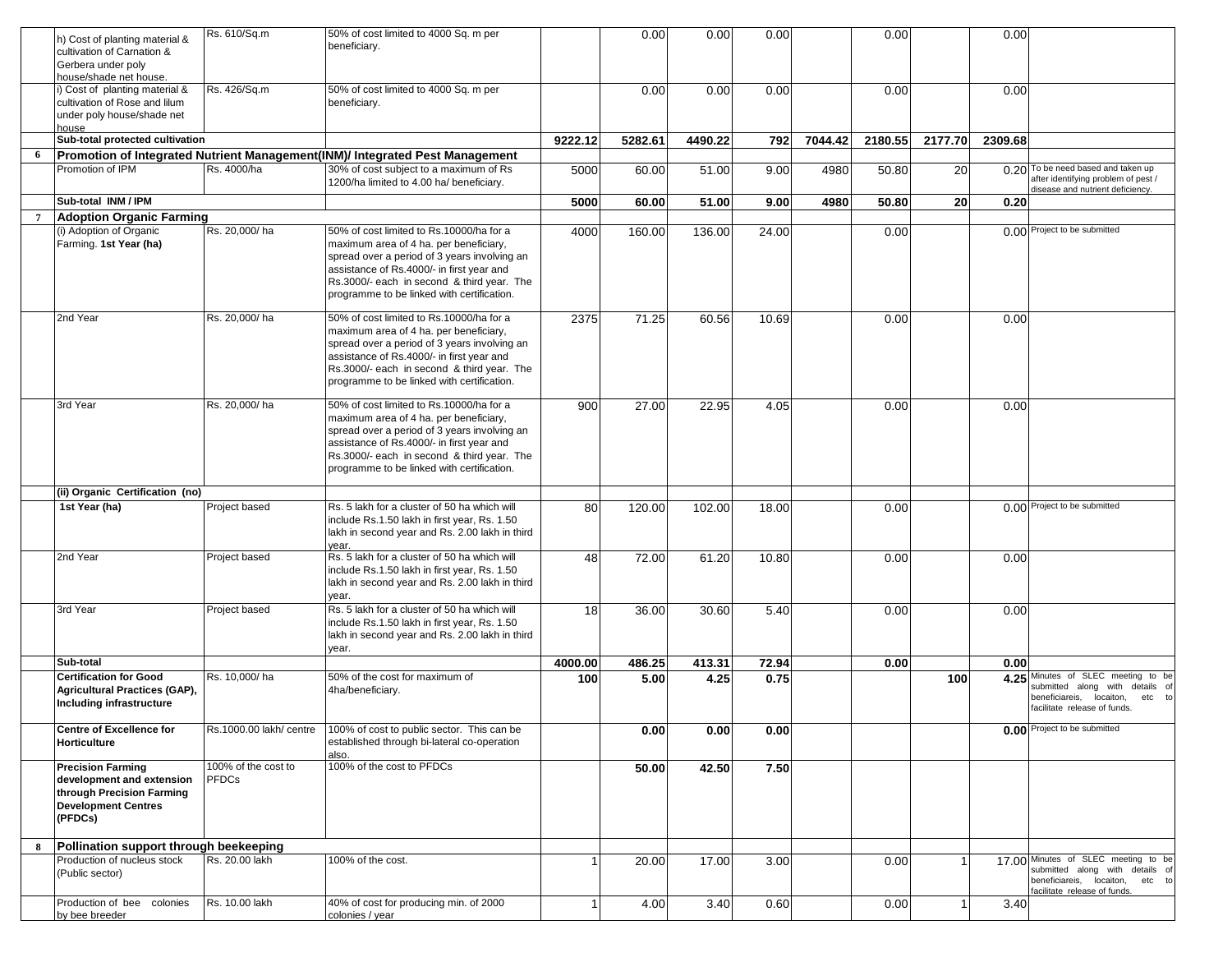|    | Honey bee colony                                                                                                                       | Rs.2000/colony of 8<br>frames                                    | 40% of cost limited to 50 colonies /<br>beneficiary.                                                                                                                                                                                                                | 4000         | 32.00   | 27.20   | 4.80   |         | 0.00  | 500     | 3.40    | -do-                                                                                                                                                                  |
|----|----------------------------------------------------------------------------------------------------------------------------------------|------------------------------------------------------------------|---------------------------------------------------------------------------------------------------------------------------------------------------------------------------------------------------------------------------------------------------------------------|--------------|---------|---------|--------|---------|-------|---------|---------|-----------------------------------------------------------------------------------------------------------------------------------------------------------------------|
|    | Hives                                                                                                                                  | Rs 2000/ per hive.                                               | 40% of cost limited to 50 colonies /<br>beneficiary.                                                                                                                                                                                                                | 4000         | 32.00   | 27.20   | 4.80   |         | 0.00  | 500     | 3.40    | -do-                                                                                                                                                                  |
|    | Equipment including honey<br>extractor (4 frame), food grade<br>container (30 kg), net, etc.                                           | Rs. 20,000/set                                                   | 40% of the cost limited to one set per<br>beneficiary.                                                                                                                                                                                                              | 800          | 64.00   | 54.40   | 9.60   |         | 0.00  | 500     | 34.00   |                                                                                                                                                                       |
|    | Sub-total                                                                                                                              |                                                                  |                                                                                                                                                                                                                                                                     | 4000.00      | 152.00  | 129.20  | 22.80  |         | 0.00  |         | 61.20   |                                                                                                                                                                       |
| 9  | <b>Horticulture Mechanization</b>                                                                                                      |                                                                  |                                                                                                                                                                                                                                                                     |              |         |         |        |         |       |         |         |                                                                                                                                                                       |
|    | i) Tractor (upto 20 PTO HP)                                                                                                            | 3.00 lakh/unit                                                   | 25% of cost, subject to a maximum of Rs.<br>0.75 lakh/unit for general category farmers,<br>and in the case if SC, ST, Small & Marginal<br>famers, women farmers and beneficiaries in<br>NE states, 35% of cost, subject to a<br>maximum of Rs. 1.00 lakh per unit. | 480          | 480.00  | 408.00  | 72.00  |         |       | 480     |         | 408.00 In lieu of Power Machines (upto 20<br>BHP) including small farm tractor<br>with rotavator/ equipments [40 % of<br>cost limited to one set per<br>beneficiary). |
|    | ii) Power Tiller                                                                                                                       |                                                                  |                                                                                                                                                                                                                                                                     |              |         |         |        |         |       |         |         |                                                                                                                                                                       |
|    | a) Power tiller (below 8 BHP)                                                                                                          | 1.00 lakh per unit                                               | Subject to a maximum of Rs.0.40 lakh/unit for<br>general category farmers, and in the case if<br>SC, ST, Small & Marginal farmers, women<br>farmers and beneficiaries in NE states,<br>subject of a maximum of Rs. 0.50 lakh/unit.                                  | 200          | 80.00   | 68.00   | 12.00  |         |       | 200     |         | 68.00 In lieu of Power /hydraulic operated<br>machines /tools [40 % of cost limited<br>to one set per beneficiary).                                                   |
|    | b) Power tiller (8 BHP & above)                                                                                                        | 1.50 lakh per unit                                               | Subject to a maximum of Rs.0.60 lakh/unit for<br>general category farmers, and in the case if<br>SC, ST, Small & Marginal farmers, women<br>farmers and beneficiaries in NE states.<br>subject of a maximum of Rs. 0.75 lakh/unit.                                  | $\Omega$     | 0.00    | 0.00    | 0.00   |         |       |         |         |                                                                                                                                                                       |
|    | Sub-total                                                                                                                              |                                                                  |                                                                                                                                                                                                                                                                     | 680.00       | 560.00  | 476.00  | 84.00  |         |       | 680.00  | 476.00  |                                                                                                                                                                       |
|    | <b>Technology Dissemination</b><br>through demonstration/ Front<br>Line Demonstration (FLD)                                            | Rs. 25.00 lakh                                                   | 75 % of cost in farmers' field and 100% of<br>cost in farms belonging to Public Sector,<br>SAUs etc. No change                                                                                                                                                      | 8            | 200.00  | 170.00  | 30.00  |         |       |         |         | Project to be submitted                                                                                                                                               |
| 10 | Human Resource Development (HRD)                                                                                                       |                                                                  |                                                                                                                                                                                                                                                                     |              |         |         |        |         |       |         |         |                                                                                                                                                                       |
|    |                                                                                                                                        | <b>Training of farmers</b>                                       |                                                                                                                                                                                                                                                                     |              |         |         |        |         |       |         |         |                                                                                                                                                                       |
|    | Within the State                                                                                                                       | Rs. 1000/day per farmer 100% of the cost.<br>including transport |                                                                                                                                                                                                                                                                     | 7300         | 219.00  | 186.15  | 32.85  | 1310    | 33.41 | 3990    | 101.75  |                                                                                                                                                                       |
|    | Outside the state                                                                                                                      | Project based as per<br>actual.                                  | 100% of the cost.                                                                                                                                                                                                                                                   | 300          | 21.00   | 17.85   | 3.15   | 300     | 17.85 |         | 0.00    |                                                                                                                                                                       |
|    |                                                                                                                                        | (e) Exposure visit of farmers                                    |                                                                                                                                                                                                                                                                     |              |         |         |        |         |       |         |         |                                                                                                                                                                       |
|    | Outside the State                                                                                                                      | Project based as per<br>actual.                                  | 100% of the cost.                                                                                                                                                                                                                                                   | 300          | 21.00   | 17.85   | 3.15   | 300     | 17.85 |         |         |                                                                                                                                                                       |
|    | Outside India                                                                                                                          |                                                                  | Rs. 4.00 lakh / participant Project Based. 100% of air/rail travel cost.                                                                                                                                                                                            |              | 0.00    | 0.00    | 0.00   |         | 0.00  |         |         | 0.00 Project to be submitted                                                                                                                                          |
|    |                                                                                                                                        |                                                                  | Training / study tour of technical staff/ field functionaries                                                                                                                                                                                                       |              |         |         |        |         |       |         |         |                                                                                                                                                                       |
|    | Within the State                                                                                                                       | Rs.300/day per<br>participant plus TA/DA,<br>as admissible       | 100% of the cost.                                                                                                                                                                                                                                                   | 50           | 0.15    | 0.13    | 0.02   | 50      | 0.13  |         | 0.00    |                                                                                                                                                                       |
|    | Study tour to progressive<br>States/ units (group of<br>minimum 5 participants)                                                        | Rs.800/day per<br>participant plus TA/DA,<br>as admissible       | 100% of the cost.                                                                                                                                                                                                                                                   | 50           | 0.40    | 0.34    | 0.06   | 50      | 0.34  |         | 0.00    |                                                                                                                                                                       |
|    | Outside India                                                                                                                          |                                                                  | Rs. 6.00 lakh / participant 100% of the cost on actual basis.                                                                                                                                                                                                       |              | 0.00    | 0.00    | 0.00   |         | 0.00  |         |         | 0.00 Project to be submitted                                                                                                                                          |
|    | Sub-total                                                                                                                              |                                                                  |                                                                                                                                                                                                                                                                     | 8000.00      | 261.55  | 222.32  | 39.23  | 2010.00 | 69.57 | 3990.00 | 101.75  |                                                                                                                                                                       |
| 11 |                                                                                                                                        | <b>INTEGRATED POST HARVEST MANAGEMENT</b>                        |                                                                                                                                                                                                                                                                     |              |         |         |        |         |       |         |         |                                                                                                                                                                       |
|    | Pack house / On farm<br>collection & storage unit                                                                                      | Rs. 4.00 lakh/unit with<br>size of 9Mx6M                         | 50% of the capital cost.                                                                                                                                                                                                                                            | 595          | 1190.00 | 1011.50 | 178.50 |         |       | 595     | 1011.50 | Minutes of SLEC meeting to be<br>submitted along with details of<br>beneficiareis, locaiton, etc to<br>facilitate release of funds.                                   |
|    |                                                                                                                                        |                                                                  | Cold Storage (Construction, Expansion and Modernisation)                                                                                                                                                                                                            |              |         |         |        |         |       |         |         |                                                                                                                                                                       |
|    | i) Cold storage units Type 1<br>basic mezzanine structure<br>with large chamber (of >250<br>MT) type with single<br>temperature zone   | Rs. 8,000/MT, (max<br>5,000 MT capacity)                         | Credit linked back-ended subsidy @ 35% of<br>the cost of project in general areas and 50%<br>of cost in case Hilly & Scheduled areas, per<br>beneficiarv.                                                                                                           | 3            | 420.00  | 357.00  | 63.00  |         |       | 2.00    |         | 258.19 Approved on 27.08 or 21.10.14                                                                                                                                  |
|    | i) Cold storage units Type 1 -<br>basic mezzanine structure<br>with large chamber (of >250<br>MT) type with single<br>temperature zone | Rs. 8,000/MT, (max<br>5,000 MT capacity)                         | Credit linked back-ended subsidy @ 35% of<br>the cost of project in general areas and 50%<br>of cost in case Hilly & Scheduled areas, per<br>beneficiarv.                                                                                                           | $\mathbf{1}$ | 200.00  | 170.00  | 30.00  |         |       |         |         |                                                                                                                                                                       |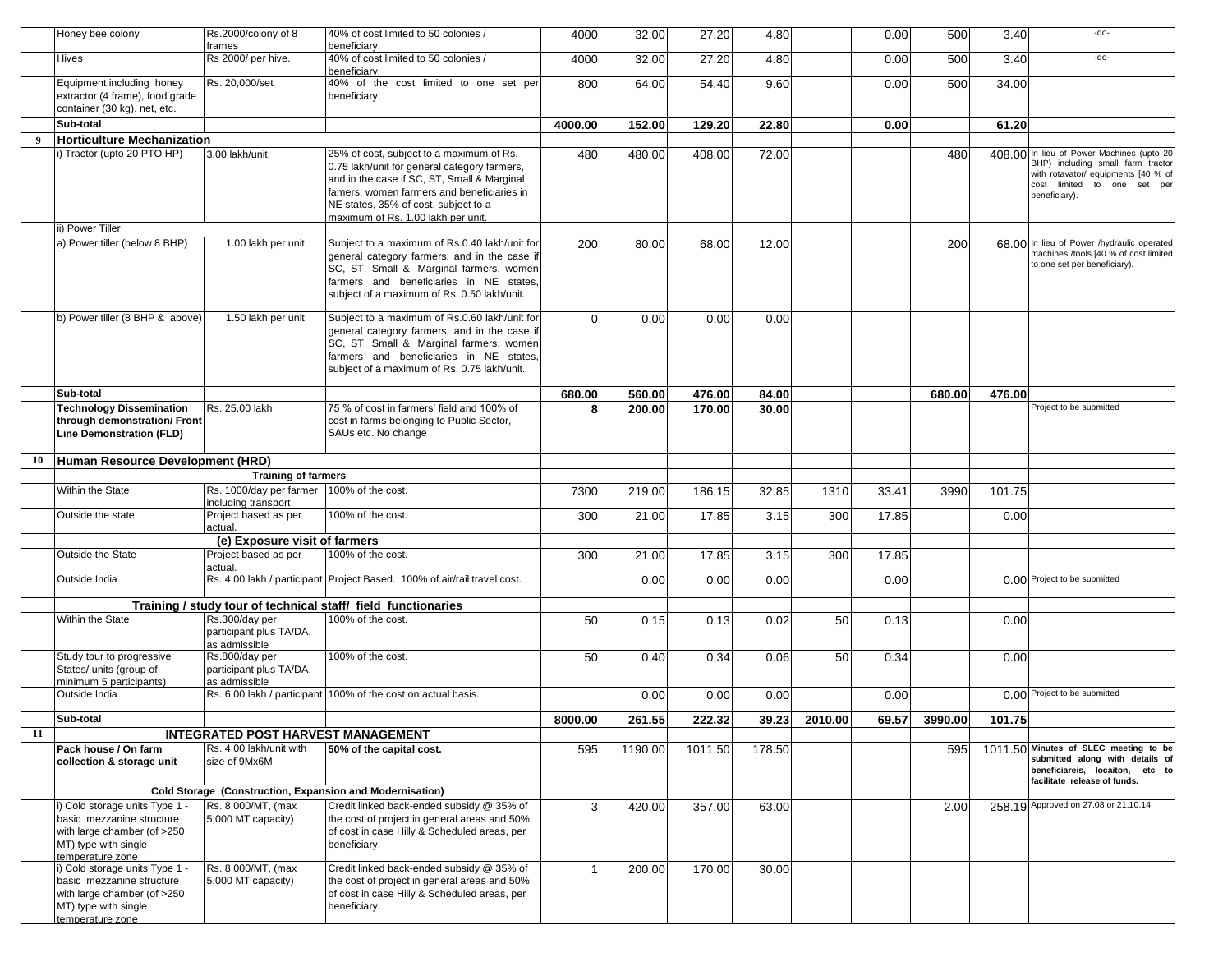|    | Evaporative / low energy<br>cool chamber (8 MT)                                                                                                                                                                                      | Rs. 5.00 lakh/unit                                                                                                  | 50% of the total cost.                                                                                                                                       |                | 0.00    | 0.00    | 0.00   |        |      |         | 0.00 Minutes of SLEC meeting to be<br>submitted along with details of<br>beneficiareis, locaiton, etc to                                  |
|----|--------------------------------------------------------------------------------------------------------------------------------------------------------------------------------------------------------------------------------------|---------------------------------------------------------------------------------------------------------------------|--------------------------------------------------------------------------------------------------------------------------------------------------------------|----------------|---------|---------|--------|--------|------|---------|-------------------------------------------------------------------------------------------------------------------------------------------|
|    | <b>Preservation unit</b>                                                                                                                                                                                                             | Rs. 2.00 lakh/MT.                                                                                                   | 50% of the total cost.                                                                                                                                       | 285            | 285.00  | 242.25  | 42.75  |        | 285  | 242.25  | facilitate release of funds.<br>-do-                                                                                                      |
|    | Primary/ Mobile / Minimal<br>processing unit                                                                                                                                                                                         | Rs. 25.00 lakh/unit.                                                                                                | Credit linked back-ended subsidy @ 40% of<br>the capital cost of project in general areas and<br>55% in case of Hilly & Scheduled areas, per<br>beneficiary. |                | 0.00    | 0.00    | 0.00   |        |      |         | Project to be submitted                                                                                                                   |
|    | Low cost onion storage<br>structure (25 MT)                                                                                                                                                                                          | Rs. 1.75 lakh/per unit                                                                                              | 50% of the total cost.                                                                                                                                       | 100            | 87.50   | 74.38   | 13.13  |        | 100  |         | 74.38 Minutes of SLEC meeting to be<br>submitted along with details of<br>beneficiareis, locaiton, etc to<br>facilitate release of funds. |
|    | Sub-total                                                                                                                                                                                                                            |                                                                                                                     |                                                                                                                                                              | 984            | 2182.50 | 1855.13 | 327.38 |        | 982  | 1586.32 |                                                                                                                                           |
| 12 |                                                                                                                                                                                                                                      |                                                                                                                     | ESTABLISHMENT OF MARKETING INFRASTRUCTURE FOR HORTICULTURAL                                                                                                  |                |         |         |        |        |      |         |                                                                                                                                           |
|    | Rural Markets/ Apni<br>mandies/Direct markets                                                                                                                                                                                        | Rs. 25.00 lakh                                                                                                      | Credit linked back-ended subsidy @ 40% of<br>the capital cost of project in general areas and<br>55% in case of Hilly & Scheduled areas, per<br>beneficiary. |                | 0.00    | 0.0     | 0.0    |        |      |         | Project to be submitted                                                                                                                   |
|    | Retail Markets/ outlets<br>(environmentally controlled)                                                                                                                                                                              | Rs. 15.00 lakh /unit                                                                                                | Credit linked back-ended subsidy @ 35% of<br>the capital cost of project in general areas and<br>50% in case of Hilly & Scheduled areas, per<br>beneficiary. | $\mathfrak{p}$ | 10.50   | 8.93    | 1.58   |        | っ    |         | 8.93 Minutes of SLEC meeting to be<br>submitted along with details of<br>beneficiareis, locaiton, etc to<br>facilitate release of funds.  |
|    | Sub-total                                                                                                                                                                                                                            |                                                                                                                     |                                                                                                                                                              | 2.00           | 10.50   | 8.93    | 1.58   |        | 2.00 | 8.93    |                                                                                                                                           |
|    | <b>FOOD PROCESSING</b>                                                                                                                                                                                                               |                                                                                                                     |                                                                                                                                                              |                |         |         |        |        |      |         |                                                                                                                                           |
|    | Primary Food processing units   Rs. 25 lakh/unit                                                                                                                                                                                     |                                                                                                                     | Credit linked back ended capital investment<br>assistance of 50% of cost in the States of<br>J&K. Himachal and Uttarakhand                                   |                | 0.00    | 0.00    | 0.00   |        |      |         | Minutes of SLEC meeting to be<br>submitted along with<br>details of<br>beneficiareis, locaiton, etc to<br>facilitate release of funds.    |
|    | Sub-total                                                                                                                                                                                                                            |                                                                                                                     |                                                                                                                                                              | 0.00           | 0.00    | 0.00    | 0.00   |        |      |         |                                                                                                                                           |
|    | <b>SPECIAL INTERVENTIONS</b>                                                                                                                                                                                                         |                                                                                                                     |                                                                                                                                                              |                |         |         |        |        |      |         |                                                                                                                                           |
|    | Innovative interventions not<br>covered under any GOI<br>schemes                                                                                                                                                                     | 10% of outlay                                                                                                       | 50% of cost, based on project proposal.                                                                                                                      |                |         | 0.00    | 0.00   |        |      |         |                                                                                                                                           |
|    | Tackling of emergent<br>/unforeseen requirements of<br><b>SHMs</b>                                                                                                                                                                   | Rs.20.00 lakh                                                                                                       | 50% of cost, based on project proposal.                                                                                                                      |                | 0.00    | 0.00    | 0.00   |        |      |         | Project to be submitted                                                                                                                   |
|    | Sub-total                                                                                                                                                                                                                            |                                                                                                                     |                                                                                                                                                              | 0.00           | 0.00    | 0.00    | 0.00   |        |      |         |                                                                                                                                           |
| 13 |                                                                                                                                                                                                                                      | <b>Mission Management</b>                                                                                           |                                                                                                                                                              |                |         |         |        |        |      |         |                                                                                                                                           |
|    | State & Districts Mission Offices 5% of total annual<br>and implementing agencies for<br>administrative expenses,<br>project, preparation,<br>computerization, contingency<br>etc.                                                   | expenditure on the basis<br>of appraised needs to<br>State Horticulture Mission<br>(SHM) / implementing<br>Agencies | 100% assistance.                                                                                                                                             |                | 661.25  | 562.06  | 99.19  | 274.40 |      | 260.00  |                                                                                                                                           |
|    | Institutional Strengthening,<br>hire/purchase of vehicles,<br>hardware/software                                                                                                                                                      | Project based                                                                                                       | 100% assistance.                                                                                                                                             |                | 27.70   | 23.55   | 4.16   |        |      |         |                                                                                                                                           |
|    | etc.                                                                                                                                                                                                                                 |                                                                                                                     | Seminars, conferences, workshops, exhibitions, Kisan Mela, horticulture shows, honey festivals                                                               |                |         |         |        |        |      |         |                                                                                                                                           |
|    | State level                                                                                                                                                                                                                          | Rs. 3.00 lakh /event                                                                                                | 100% assistance subject to a maximum of<br>Rs.3.00 lakh per event of two days.                                                                               | 4              | 12.00   | 10.20   | 1.80   |        |      |         | Minutes of SLEC meeting to be<br>submitted along with details of<br>peneficiareis, locaiton, etc to                                       |
|    | <b>District level</b>                                                                                                                                                                                                                | Rs. 2.00 lakh /event                                                                                                | 100% assistance subject to a maximum of<br>Rs.2.00 lakh per event of two days.                                                                               | 17             | 34.00   | 28.90   | 5.10   |        |      |         | -do-                                                                                                                                      |
|    | Information dissemination<br>through publicity, printed<br>literature etc and local<br>advertisements                                                                                                                                | Rs. 0.40 lakh/ block                                                                                                | 100% of cost.                                                                                                                                                | 113            | 45.20   | 38.42   | 6.78   |        |      |         |                                                                                                                                           |
|    | Development of technology<br>packages in electronic form to<br>be shared through IT network                                                                                                                                          | Rs. 1.00 lakh/ district                                                                                             | 100% of Cost                                                                                                                                                 | 21             | 21.00   | 17.85   | 3.15   |        |      |         |                                                                                                                                           |
|    | Technical Support Group (TSG) Project based, subject to 100% of cost<br>at State Level for hiring<br>experts/staff, studies,<br>monitoring & concurrent<br>evaluation/evaluation, mass<br>media, publicity, video<br>conference etc. | a ceiling of Rs. 50.00<br>lakh per annum/state                                                                      |                                                                                                                                                              |                | 1.50    | 1.28    | 0.23   |        |      |         |                                                                                                                                           |